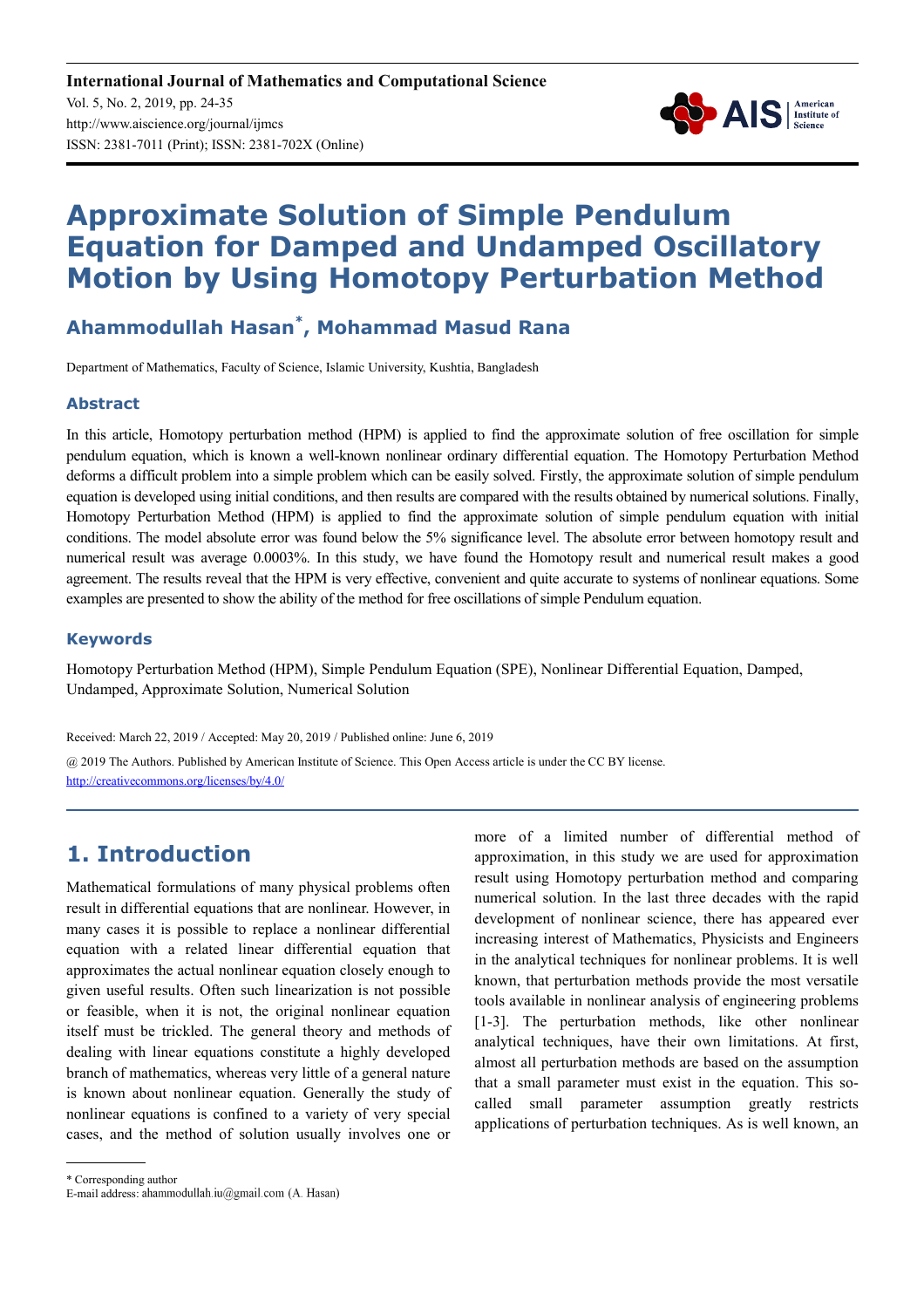overwhelming majority of nonlinear problems have no small parameters at all. Secondly, the determination of small parameters seems to be a special art requiring special techniques. An appropriate choice of small parameters leads to the ideal results, but an unsuitable choice may create serious problems. Furthermore, the approximate solutions solved by perturbation methods are valid, in most cases, only for the small values of the parameters [30-32]. It is obvious that all these limitations come from the small parameter assumption. These facts have motivated to suggest alternate techniques, such as variational iteration [4-5] decomposition [6], exp-function [7], variation of parameters [8] and iterative [9]. In order to overcome these drawbacks, combining the standard Homotopy and perturbation method, which is called the Homotopy perturbation, modifies the Homotopy method. Many problems in natural and engineering sciences are modeled by partial differential equations (PDEs) [33-35]. These equations arise in a number of scientific models such as the propagation of shallow water waves, long wave and chemical reaction-diffusion models [10-11]. A substantial amount of work has been invested for solving such models. Several techniques including the method of characteristic, Riemann invariants, combination of waveform relaxation and multi-grid, periodic multi-grid wave form, variational iteration, Homotopy perturbation and Adomian's decomposition [10, 11] have been used for the solutions of such problems. Most of these techniques encounter the inbuilt deficiencies and involve huge computational work. He [2] developed the Homotopy perturbation method for solving linear, nonlinear, initial, and boundary value problems by merging two techniques, the standard Homotopy and the perturbation technique. The Homotopy perturbation method was formulated by taking the full advantage of the standard Homotopy and perturbation methods and has been applied to a wide class of functional equations [1, 2]. The HPM gives the solution in the form of a convergent series with easily computable components. Unlike the method of separation of variables which requires both initial and boundary conditions, the HPM gives the solution by using the initial conditions only [12-16]. In a series of papers He [17, 18, 19, 20], has outlined and refined the HPM, showing its usefulness by nonlinear differential equations [22-25]. As a rule, HPM tends to produce much more elegant solutions as compared to the other competing techniques such as Homotopy analysis method (HAM), regular perturbation methods etc., yet it is not at the cost of accuracy In particular the proposed Homotopy perturbation method (HPM) is tested on single degree of freedom system and spring loaded inverted pendulum, linear and nonlinear single degree of freedom system equations, with damping and without forcing and spring loaded inverted pendulum equation, with damping and adding forcing [26-29]. The proposed iterative scheme

finds the solution without any discretization, linearization or restrictive assumptions and is free from round off errors. The solutions obtained by using Mathematica program 9.0. In this paper, attention is taken on the simple pendulum equation that is nonlinear systems, which can be expressed as  $m \frac{d^2s}{dt^2}$  $\frac{u}{dt^2}$  +  $mg\sin(\frac{s}{L}) = 0$  with initial condition  $x(0) = a, x'(0) = 0$ . In section 2, the formulation of homotopy perturbation method. The above systems are proved by using the method in reference [1]. And in Section 3 gives an example for the above systems and obtains two types of analytical approximation via two different sets of base functions that is damped and undamped, and the problem is further solution by homotopy approximation and numerical approximation. In section 4 drawing the all figure and table with discuss the result part of this study and conclusions are drawn in Section 5 finally.

# **2. Formulation of Homotopy Perturbation Method**

To illustrate the Homotopy perturbation method, we consider a general equation of the type,

$$
M(u(x)) - f(r) = 0, r \in \Omega
$$
 (1)

with the boundary conditions

$$
N(u, \frac{du}{dx}) = 0, \ \ r \in \xi \tag{2}
$$

Where *M* is a general differential operator, *N* is a boundary operator,  $\xi$  is the boundary domain of  $\Omega$  and  $f(r)$  is a known analytical function. Generally speaking, the operator *M* can be divided into a linear part *Ln* and a nonlinear part *Nl* . Now equation (1) can be rewritten as:

$$
Ln(u(x)) + Nl(u(x)) - f(r) = 0
$$
 (3)

By the homotopy perturbation method, we construct a Homotopy as  $v(r, p)$ :  $\Omega \times [0,1] \rightarrow \mathbb{R}$  which satisfies

$$
H(v, p) = (1-p)[Ln(v) - Ln(u0)] + p[M(v) - f(r)] = 0
$$
 (4)

or

$$
H(v, p) = Ln(v) - Ln(u0) + pLn(u0) + p[Nl(v) - f(r)] = 0
$$
 (5)

where  $p \in [0,1]$  is an embedding parameter and  $u_0$  is an initial approximation of equation (1) which satisfies the boundary conditions. Considering equation (4), we will have

$$
H(v,0) = Ln(v) - Ln(u0) = 0
$$
 (6)

And,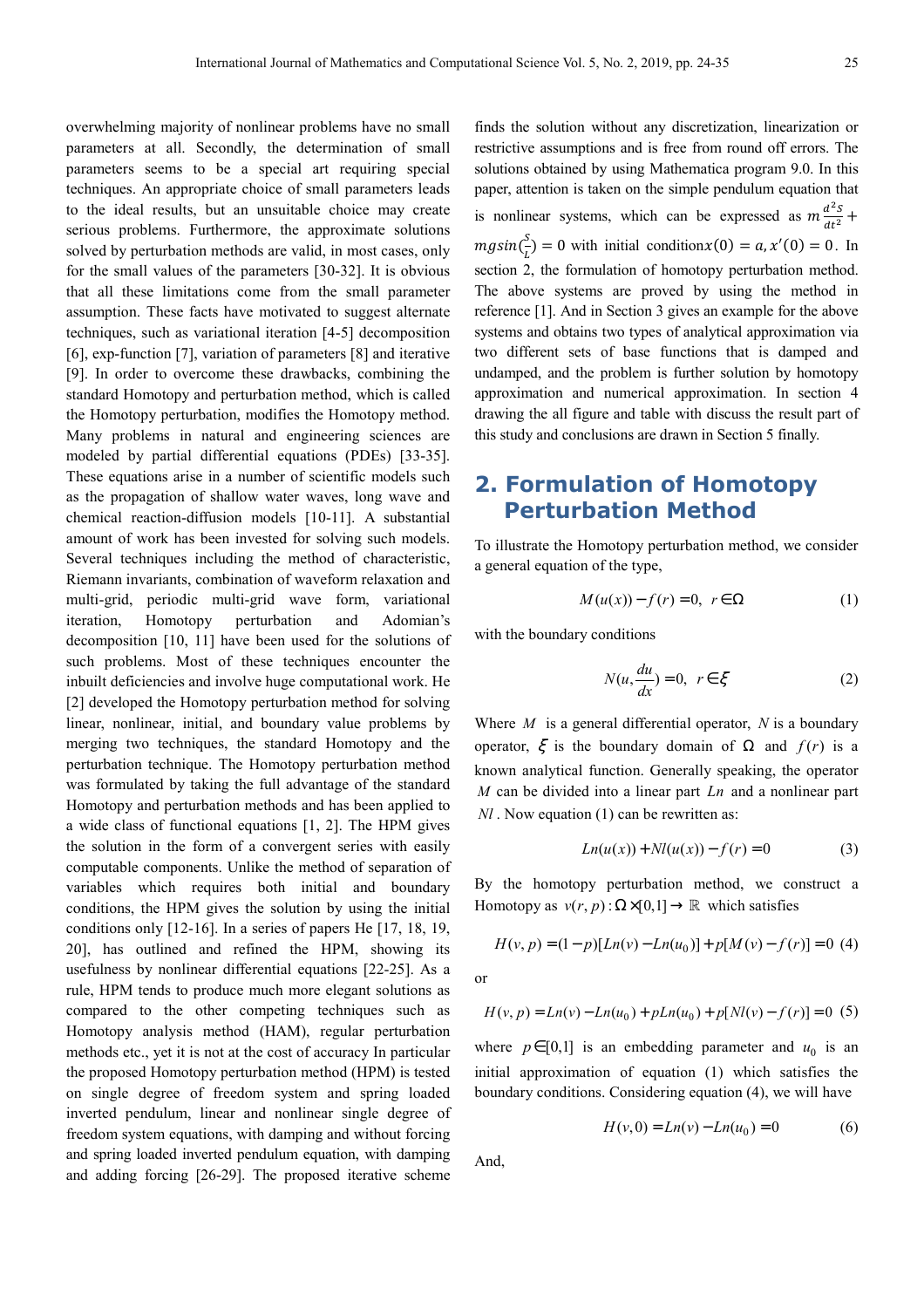$$
H(v,1) = M(v) - f(r) = 0 \tag{7}
$$

The changing process of *p* from zero to unity is just that of  $v(r, p)$  from  $u_0(r)$  to  $u(r)$ . In topology this is called deformation and  $Ln(v) - Ln(u_0)$  and  $M(v) - f(r)$  are called homotopy.

According to the homotopy perturbation theory, we can first use the embedding parameter *p* as a small parameter and assume that the solution of equation (4) can be written as a power series in p:

$$
v = v_0 + pv_1 + p^2 v_2 + p^3 v_3 + \dots \tag{8}
$$

Setting  $p = 1$  one has the approximation solution of equation (1) as the following if

$$
u = \lim_{p \to 1} v = v_0 + v_1 + v_2 + v_3 + \dots \tag{9}
$$

The series (9) is convergent for most cases. However, the convergent rate depends on the nonlinear operator  $A(v)$ .

# **3. Absolute Error in Percentage**

Absolute error is the numerical difference between the true value of a quantity and its approximate value. Let  $X_H$  is Homotopy results and  $X_N$  is Numerical results value, then the absolute error in percentage is given by

$$
A_E = \left| \frac{X_H - X_N}{X_H} \right| \times 100\% \tag{10}
$$

# **4. An Example of Physical Explanation of Simple Pendulum**

Perhaps the simplest nonlinear vibrating system is composed of the free oscillations of a pendulum. The pendulum consists of a particle of much  $m$  attached to the end of a light inextensible rod, with motion taking place in a vertical plane. As shown Figure 1 below.



**Figure 1.** Physical figure of simple pendulum.

Let  $\varphi$  be the angle between the vertical and line  $OP$ . Where *O* is the centre of the circular path and *P* is the instantaneous position of the particle. The distance *S* is measured from the equilibrium position  $O_1$ . From the figure it is easy to see that the component of the force of gravity *mg* in the direction of S is equal to the −*mgSin* $\varphi$ . If is the length of the pendulum, then the angle  $\varphi$  is equal to  $\frac{S}{L}$  and the equation of motion is

$$
m\frac{d^2S}{dt^2} + mgSin(\frac{S}{L}) = 0
$$
\n(11)

In terms of  $\varphi$ , we may write

$$
\frac{d^2\varphi}{dt^2} + \left(\frac{g}{L}\right) \text{Sin}\varphi = 0 \; ; \text{ where } \; \omega = \sqrt{\frac{g}{L}} \tag{12}
$$

If we put  $\varphi = x$  then we have from equation (12)

$$
\frac{d^2x}{dt^2} + \left(\frac{g}{L}\right)Sinx = 0 \text{ ; where } \omega = \sqrt{\frac{g}{L}}
$$
 (13)

#### **4.1. Solution of Damped Pendulum Oscillatory Motion**

Consider the differential equation of simple pendulum is

$$
\frac{d^2x}{dt^2} + \omega^2 \sin x = 0 \tag{14}
$$

where *x* is the angular displacement, *t* is the time,  $\omega^2 = \frac{g}{f}$ *L* is the natural frequency of the small oscillations of the pendulum, *L* is the length of the pendulum and *g* is the acceleration due to gravity.

The oscillations of the pendulum are subjected to the initial conditions.

$$
x(0) = a, x'(0) = 0 \tag{15}
$$

where *a* being the amplitude of the oscillations.

The periodic solution  $x(t)$  of equation (14) and the period depend on the amplitude *a* .

For small angles, we may use the series expansion.

$$
Sinx = x - \frac{x^3}{6} + \frac{x^5}{120} - \dots
$$
 (16)

Equation (14) can be re-written as follows:

$$
x'' + \omega^2 x - \frac{1}{6} \omega^2 x^3 = 0 \tag{17}
$$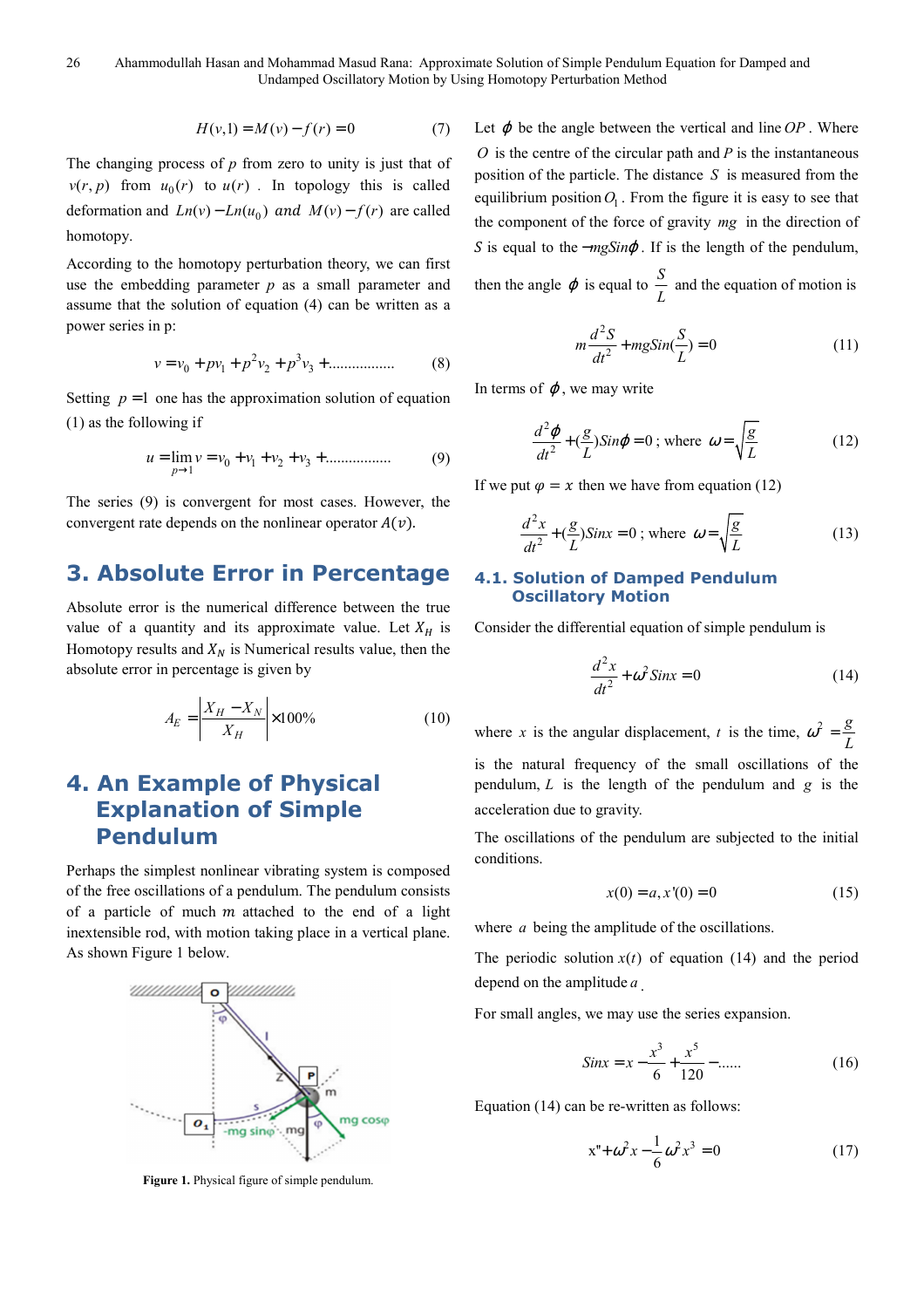The simple pendulum equation with damping force is

... ... ...

$$
x'' = -2kx' - \omega^2 x + \frac{1}{6}\omega^2 x^3
$$
 (18)

According to the Equation (4), we consider the following Homotopy for the Equation (18) is

$$
x'' + 2kx' + \omega^2 x - \frac{1}{6}\omega^2 x^3 = 0
$$
 (19)

As above, the basic assumption is that the solutions of Equations (18) and (19) can be written as power series in  $p$ :

$$
x = x_0 + px_1 + p^2 x_2 + \dots \tag{20}
$$

Therefore, substituting (20) into (19), also equating the terms with identical powers of p, we can obtain the following set of linear partial differential equations:

0 1 : : ....: ....: *p p* 2 0 0 0 2 2 3 1 0 1 1 2 0 1 2 0 6 .......... .......... *x kx x x x kx x* + + = ′ ′′ − + + = ′ ′′ ω <sup>ω</sup> <sup>ω</sup> ( ) ( ) ( ) ( ) 0 0 1 1 0 , ' 0 0 0 0, ' 0 0 .......... .......... *x a x x x* = = = = (21)

Consequently, the first few components of the Homotopy perturbation solution for Eq. (18) are derived in the following form:

$$
x_{0} = e^{-(k+\sqrt{k^{2}-\lambda^{2}})} \left( \frac{a\sqrt{k^{2}-\lambda^{2}}}{2\sqrt{k^{2}-\lambda^{2}}} - \frac{ak}{2\sqrt{k^{2}-\lambda^{2}}} e^{2\sqrt{k^{2}-\lambda^{2}}} \right)
$$
\n
$$
x_{1} = \frac{52a^{3}e^{-kt}k^{4}\sqrt{\lambda^{2}}\cos(t\lambda)}{3\lambda(98k^{4}\lambda+99k^{2}\lambda^{2}+25\lambda^{5})} + \frac{12a^{3}e^{-kt}k^{4}\lambda\sqrt{\lambda^{2}}\cos(t\lambda)}{98k^{4}\lambda+99k^{2}\lambda^{2}+25\lambda^{5}} - \frac{98k^{4}\lambda+99k^{2}\lambda^{2}+25\lambda^{5}}{98k^{4}\lambda+99k^{2}\lambda^{2}+25\lambda^{5}} - \frac{99ae^{-kt}\lambda^{3}\lambda^{3}\cos(\sqrt{2k^{2}-\lambda^{2}})}{98k^{4}\lambda+99k^{2}\lambda^{2}+25\lambda^{5}} + \frac{98a^{4}\lambda+99k^{2}\lambda^{2}+25\lambda^{5}}{98k^{4}\lambda+99k^{2}\lambda^{2}+25\lambda^{5}}
$$
\n
$$
= \frac{97a^{3}e^{-3kt}\lambda^{3}\sqrt{\lambda^{2}}\cos(\sqrt{2k^{2}-\lambda^{2}})}{98k^{4}\lambda+99k^{2}\lambda^{2}+25\lambda^{5}} - \frac{98a^{3}e^{3kt}\lambda^{2}\lambda\sqrt{\lambda^{2}}\cos(\sqrt{2k^{2}-\lambda^{2}})}{98k^{4}\lambda+99k^{2}\lambda^{2}+25\lambda^{5}}
$$
\n
$$
= \frac{97a^{3}e^{-3kt}\lambda^{3}\sqrt{\lambda^{2}}\cos(\sqrt{2k^{2}-\lambda^{2}})}{48\lambda(98k^{4}\lambda+99k^{2}\lambda^{2}+25\lambda^{5})} - \frac{9a^{3}e^{-3kt}\lambda^{3}\sqrt{\lambda^{2}}\cos(\sqrt{3k^{2}-\lambda^{2}})}{8(98k^{4}\lambda+99k^{2}\lambda^{2}+25\lambda^{5})}
$$
\n
$$
= \frac{25a^{3}e^{-3kt}\lambda^{3}\sqrt{\lambda^{2}}\cos(\sqrt{2k^{2}-\lambda^{2}})}{8(98k^{4}\lambda+99k
$$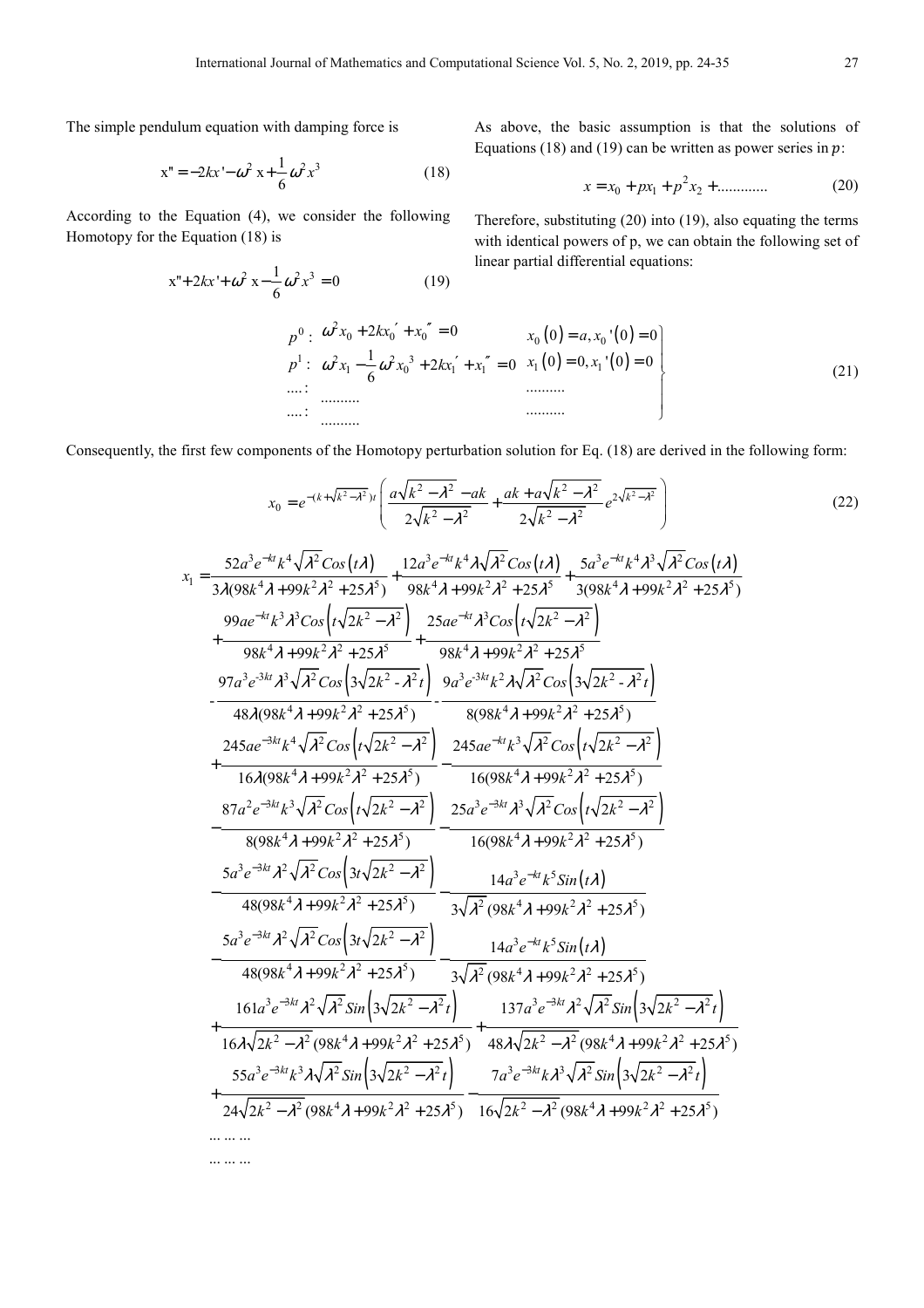Therefore, the solution of the equation (18) is

( ) 2 2 2 2 0 1 2 2 2 2 2 ( ) 2 2 2 2 2 3 3 2 2 3 4 4 3 3 4 2 2 5 4 2 2 5 ( ) ............... 2 2 2 ( ) 52 5 <sup>245</sup> <sup>12</sup> 99 25 (98 99 25 ) 98 99 25 3 3 *k k t k kt kt x t x x x a k ak ak a k e e k k ae k Cos k t a e k Cos t <sup>k</sup> k k k k k* <sup>λ</sup> λ λ <sup>λ</sup> λ λ λ λ λ λ λ λ λ λ λ λ λ λ − + − − − − − − = + + + − − − + − − = + − − − − − + + + + + − + + + + ( ) ( ) 2 3 3 2 2 2 3 3 2 2 3 3 4 2 2 5 2 4 2 2 5 3 3 3 2 2 2 3 3 3 2 2 4 2 2 5 16 2 ( ) 14 245 87 25 <sup>3</sup> 98 99 25 3 98 99 25 16 8 16 2 3 97 9 98 99 25 8 8 *kt kt kt kt a e k Cos k t a e k Sin t k a <sup>k</sup> k k k k a a e k Cos k t a e Sin ak k k* λ λ λ λ λ λ λ λ λ λ λ λ λ λ λ λ λ λ λ − − − − <sup>−</sup> + − − − − + + + + − − − − − + + ( ) ( ) ( ) 2 2 2 2 2 4 2 2 5 3 3 3 2 2 3 3 2 2 3 2 2 2 4 2 2 5 2 2 4 2 2 5 2 99 161 2 (98 99 25 ) 16 16 3 2 3 2 <sup>137</sup> 55 7 48 24 16 2 (98 99 25 ) 2 (98 99 25 ) *kt kt k t k k k a e Sin k t a e Sin k t <sup>k</sup> k k k k k k* λ <sup>λ</sup> <sup>λ</sup> <sup>λ</sup> <sup>λ</sup> <sup>λ</sup> λ λ λ λ <sup>λ</sup> <sup>λ</sup> <sup>λ</sup> <sup>λ</sup> <sup>λ</sup> <sup>λ</sup> <sup>λ</sup> <sup>λ</sup> <sup>λ</sup> − − − + − + + <sup>−</sup> <sup>−</sup> − − − − + + − + +

The figure of above solutions is given Figure 2 - Figure 5. The Figure 2- Figure 5 depicts the phase portrait curves of [0, 45] homotopy approximation and that of numerical approximation of HMP method, in which, the matched interval is at least expanded into [0, 45], compared with Table 1-Table 4 are good agreement of the solution of simple pendulum equation by using equation (10).

#### **4.2. Solution of Undamped Pendulum Oscillatory Motion**

The Undamped pendulum equation is

$$
x'' = -\omega^2 x + \frac{1}{6}\omega^2 x^3
$$
 (23)

According to the Equation (4), we consider the following Homotopy for the Equation (23) is

$$
x'' + \omega^2 x - \frac{1}{6} \omega^2 x^3 = 0
$$
 (24)

As above, the basic assumption is that the solutions of Equations (23) and (24) can be written as power series in p:

$$
x = x_0 + px_1 + p^2 x_2 + \dots \tag{25}
$$

Therefore, substituting (25) into (24), also equating the terms with identical powers of *p,* we can obtain the following set of linear partial differential equations:

0 1 : : ....: ....: *p p* 2 0 0 2 2 3 1 0 1 0 1 0 6 .......... .......... *x x x x x* + = ′′ − + = ′′ ω <sup>ω</sup> <sup>ω</sup> ( ) ( ) ( ) ( ) 0 0 1 1 0 , ' 0 0 0 0, ' 0 0 .......... .......... *x a x x x* = = = = (26)

Consequently, the first few components of the Homotopy perturbation solution for Eq. (17) are derived in the following form:

$$
x_0 = a\cos(\lambda t) \tag{27}
$$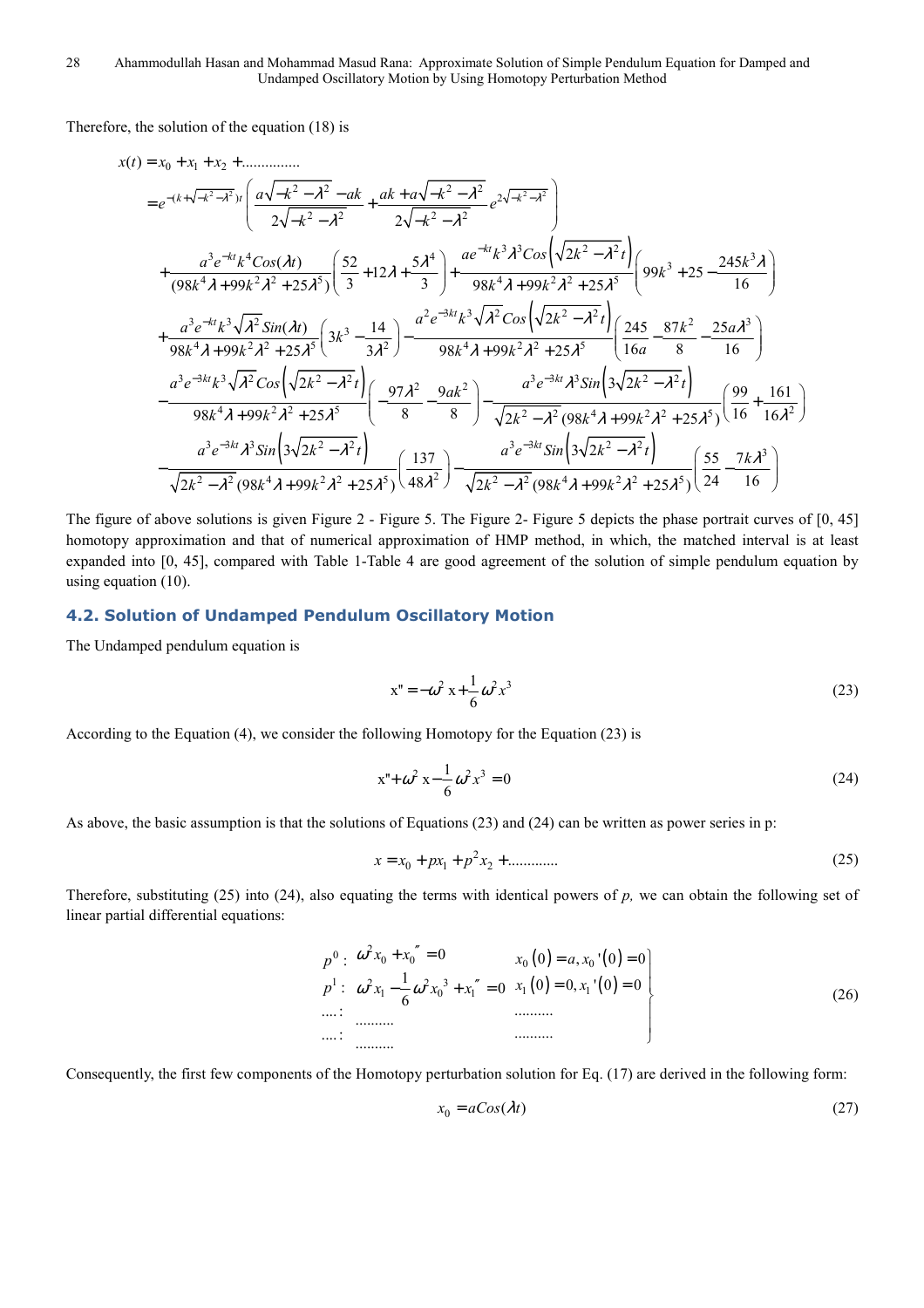$$
x_1 = \left( a \cos \omega t - \frac{a^3 \alpha \sqrt{\omega^2} \cos \omega t}{32 \omega^4} + \frac{a^3 \alpha \sqrt{\omega^2} \cos^3 \omega t}{32 \omega^4} - \frac{3a^3 \alpha \sqrt{\omega^2} \sin \omega t}{8 \omega^3} - \frac{3a^3 \alpha \sqrt{\omega^2} \cos \omega t \sin^2 \omega t}{32 \omega^4} \right)
$$
  
= 
$$
\left( -\frac{a^3 \alpha \sqrt{\lambda^2} \cos \lambda t}{32 \lambda^4} + \frac{a^3 \alpha \sqrt{\lambda^2} \cos^3 \lambda t}{32 \lambda^4} - \frac{3a^3 \alpha \sqrt{\lambda^2} \sin \lambda t}{8 \lambda^3} - \frac{3a^3 \alpha \sqrt{\lambda^2} \cos \lambda t \sin^2 \lambda t}{32 \lambda^4} \right)
$$
  
......

Therefore, the solution of the equation (17) is

.....

$$
x(t) = x_0 + x_1 + x_2 + \dots
$$
  
=  $aCos(\lambda t) - \frac{a^3 \alpha \sqrt{\lambda^2} Cos(\lambda t)}{32 \lambda^4} + \frac{a^3 \alpha \sqrt{\lambda^2} Cos^3(\lambda t)}{32 \lambda^4} - \frac{3a^3 \alpha \sqrt{\lambda^2} Sin(\lambda t)}{8 \lambda^3} - \frac{3a^3 \alpha \sqrt{\lambda^2} Cos(\lambda t)Sin^2(\lambda t)}{32 \lambda^4}$   
=  $aCos(\lambda t) - \frac{a^3 \alpha \sqrt{\lambda^2}}{32 \lambda^4} (Cos(\lambda t) - Cos^3(\lambda t)) - \frac{3a^3 \alpha \sqrt{\lambda^2} Sin(\lambda t)}{8 \lambda^3} (Cos(\lambda t) + Sin(\lambda t))$ 

The figure of above solutions is given Figure 6 - Figure 9.

### **5. Results and Discussions**

The Homotopy perturbation method is successfully applied to solve the simple pendulum equation. To test the accuracy of our results, we match our results with the numerical results obtained by the mathematica 9.0. The solution obtained by Homotopy perturbation method is an infinite series for appropriate initial condition. The Pendulum damping constant *k*, nonlinear constant  $\omega^2$ , forcing constant  $\omega$  are taken the appropriate values for solving the problems and

drawing the natural figure. The solutions are described in the article 4.1 and 4.2. The corresponding numerical solutions that have been computed by the Mathematica 9.0 program for various values of *t* and all the results are showed in their corresponding figures in Figure 2 to Figure 9 respectively. The Table 1 to Table 8 reveals that the Homotopy results, Numerical results associated with absolute error, our research has received a very small number of errors that are acceptable in the study. These solutions produce a wide variety of interesting motions.



**Figure 2.** The Simple Pendulum Equation for  $k = 30$ , m =  $50$ , g =  $9.81$ , L =  $2.5$ , a = 0.05 and the initial conditions  $x(0) = 0.05$ ,  $x'(0) = 0$ .

**Table 1.** Comparison between Homotopy results and Numerical results for  $k = 30$ ,  $m = 50$ ,  $g = 9.81$ ,  $L = 2.5$ ,  $a = 0.05$  and the initial conditions  $x(0) = 0.05, x'(0) = 0$ 

| Time | <b>Homotopy results</b> | <b>Numerical results</b> | Error in $%$ |
|------|-------------------------|--------------------------|--------------|
|      | 0.05                    | 0.05                     |              |
|      | 0.0360843               | 0.0360844                | 0.00002      |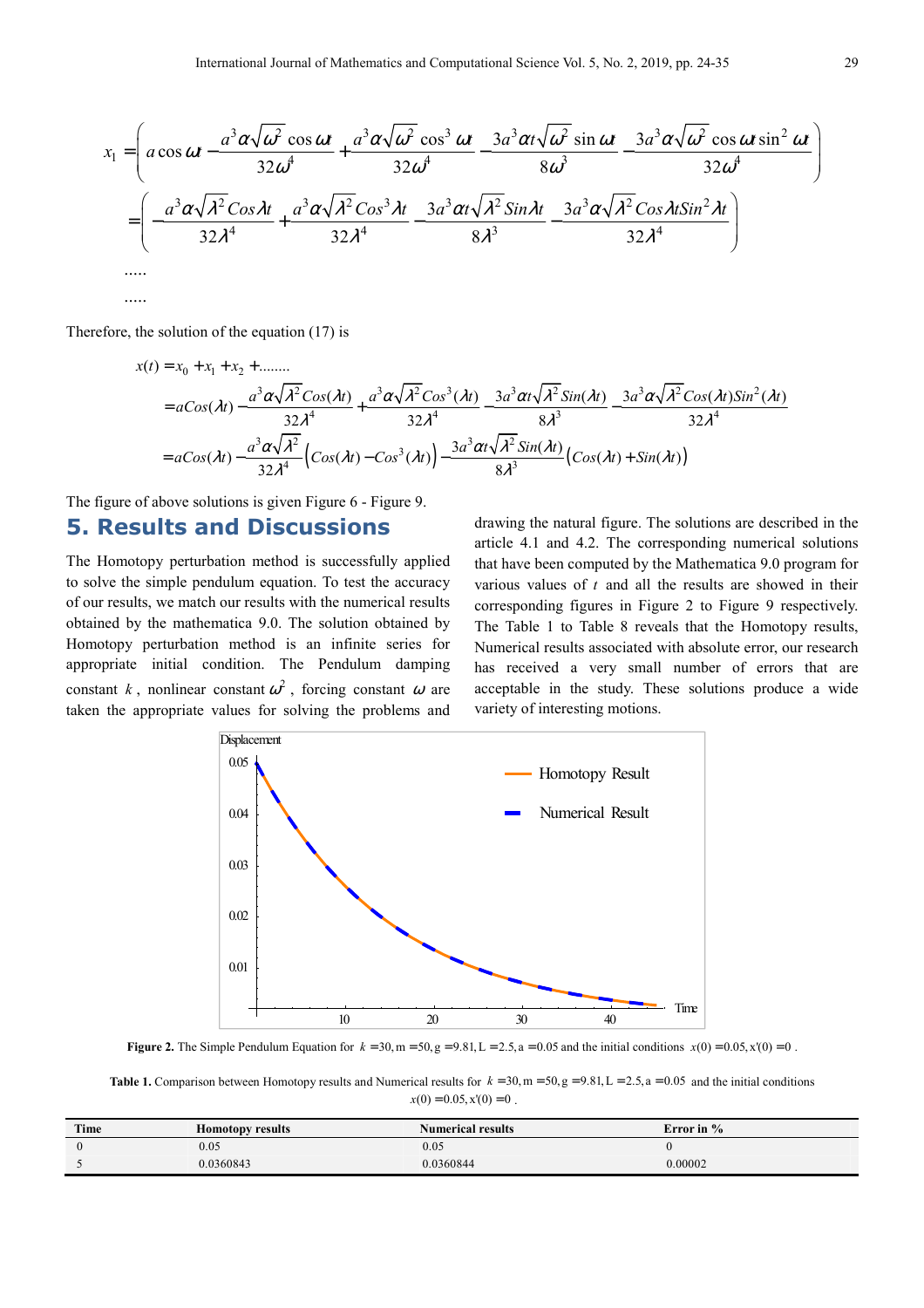30 Ahammodullah Hasan and Mohammad Masud Rana: Approximate Solution of Simple Pendulum Equation for Damped and Undamped Oscillatory Motion by Using Homotopy Perturbation Method

| Time | <b>Homotopy results</b> | <b>Numerical results</b> | Error in % |
|------|-------------------------|--------------------------|------------|
| 10   | 0.0260119               | 0.0260120                | 0.00008    |
| 15   | 0.0187506               | 0.0187507                | 0.00003    |
| 20   | 0.0135161               | 0.0135162                | 0.00001    |
| 25   | 0.0097428               | 0.0097429                | 0.00017    |
| 30   | 0.0070229               | 0.0070230                | 0.00031    |
| 35   | 0.0050623               | 0.0050624                | 0.00047    |
| 40   | 0.0036490               | 0.0036491                | 0.00062    |
| 45   | 0.0026303               | 0.0026304                | 0.00098    |

**Table 2.** Comparison between Homotopy results and Numerical results for  $k = 0.1$ ,  $m = 50$ ,  $g = 9.81$ ,  $L = 2.5$ ,  $a = 0.05$  and the initial conditions  $x(0) = 0.05, x'(0) = 0$ .

| Time           | <b>Homotopy results</b> | <b>Numerical results</b> | Error in $%$ |
|----------------|-------------------------|--------------------------|--------------|
| $\overline{0}$ | 0.05                    | 0.05                     | $\Omega$     |
| $\mathcal{L}$  | 0.0457072               | 0.0457073                | 0.00005      |
| 10             | 0.0335756               | 0.0335757                | 0.00012      |
| 15             | 0.0157008               | 0.0157007                | 0.00058      |
| 20             | $-0.0048383$            | $-0.0048384$             | 0.00147      |
| 25             | $-0.0245101$            | $-0.0245102$             | 0.00018      |
| 30             | $-0.0399384$            | $-0.0399385$             | 0.00004      |
| 35             | $-0.0484827$            | $-0.0484826$             | 0.00008      |
| 40             | $-0.048689$             | $-0.0486890$             | 0.00018      |
| 45             | $-0.040537$             | $-0.0405369$             | 0.00030      |



**Figure 3.** The Simple Pendulum Equation for  $k = 0.1, m = 50, g = 9.81, L = 2.5, a = 0.05$  and the initial conditions  $x(0) = 0.05, x'(0) = 0$ .



**Figure 4.** The Simple Pendulum Equation for  $k = 0.25$ ,  $m = 50$ ,  $g = 9.81$ ,  $L = 2.5$ ,  $a = 0.05$  and the initial conditions  $x(0) = 0.05$ ,  $x'(0) = 0$ .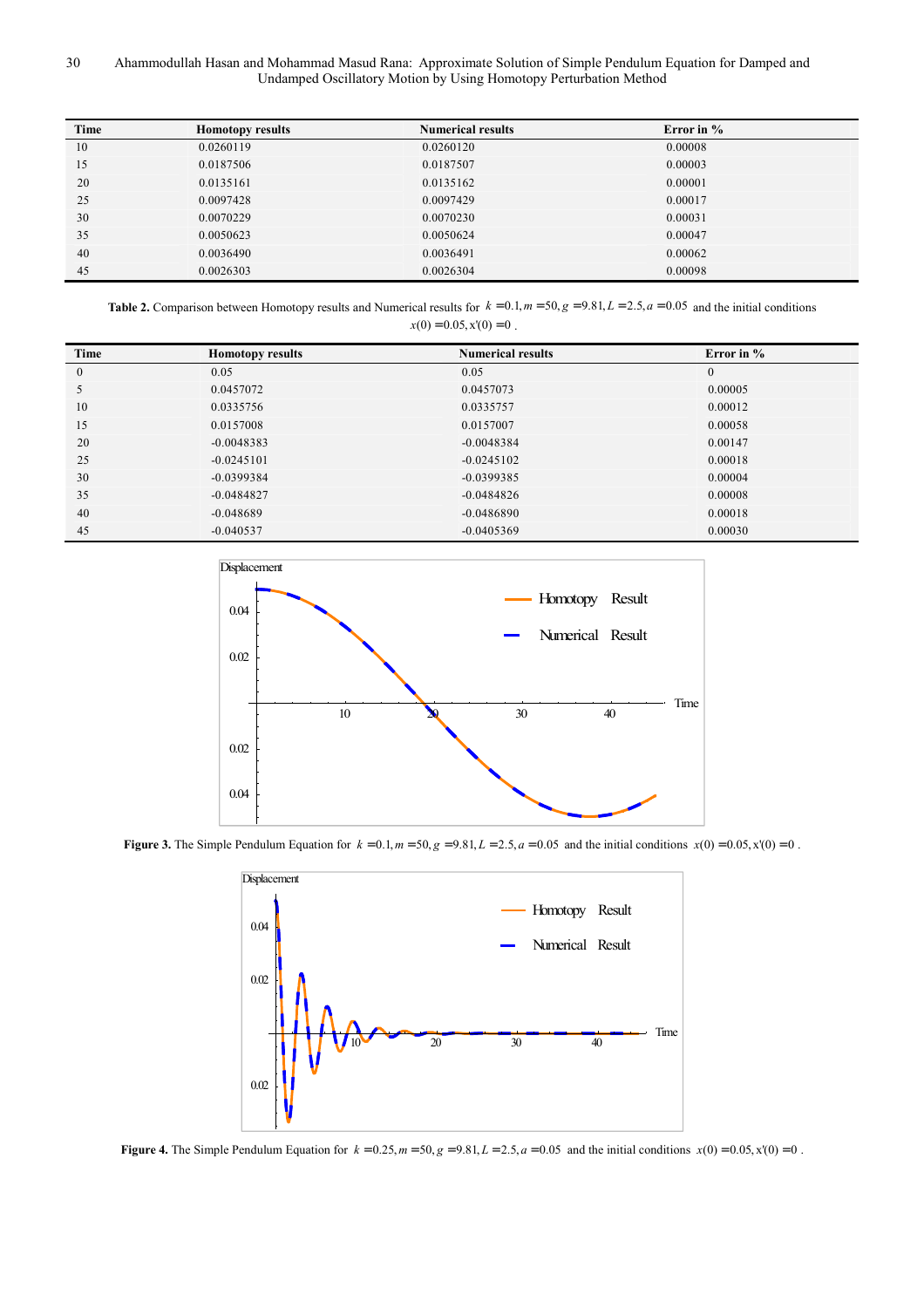| Time         | <b>Homotopy results</b> | <b>Numerical results</b> | Error in $\%$ |  |
|--------------|-------------------------|--------------------------|---------------|--|
| $\mathbf{0}$ | 0.05                    | 0.05                     | $\mathbf{0}$  |  |
| 5            | $-0.0139036$            | $-0.0139037$             | 0.00009       |  |
| 10           | 0.0032326               | 0.0032327                | 0.00021       |  |
| 15           | $-0.0005644$            | $-0.0005645$             | 0.00612       |  |
| 20           | 0.0000324               | 0.0000325                | 0.09178       |  |
| 25           | 0.0000292               | 0.0000291                | 0.08700       |  |
| 30           | $-0.0000180$            | $-0.0000180$             | 0.15745       |  |
| 35           | 0.0000071               | 0.0000072                | 0.06937       |  |
| 40           | $-0.0000022$            | $-0.0000023$             | 0.52248       |  |
| 45           | 0.0000061               | 0.0000064                | 4.62433       |  |

**Table 3.** Comparison between Homotopy results and Numerical results for  $k = 0.25$ ,  $m = 50$ ,  $g = 9.81$ ,  $L = 2.5$ ,  $a = 0.05$  and the initial conditions  $x(0) = 0.05, x'(0) = 0$ .

**Table 4.** Comparison between Homotopy results and Numerical results for  $k = 0.15$ ,  $m = 50$ ,  $g = 9.81$ ,  $L = 2.5$ ,  $a = 0.05$  and the initial conditions  $x(0) = 0.05$ ,  $x'(0) = 0$ .

| Time           | <b>Homotopy results</b> | <b>Numerical results</b> | Error in $%$ |  |
|----------------|-------------------------|--------------------------|--------------|--|
| $\overline{0}$ | 0.05                    | 0.05                     | $\mathbf{0}$ |  |
| ς              | $-0.0220419$            | $-0.0220420$             | 0.00001      |  |
| 10             | 0.0075847               | 0.0075848                | 0.00024      |  |
| 15             | $-0.0015297$            | $-0.0015298$             | 0.00367      |  |
| 20             | $-0.0003919$            | $-0.0003918$             | 0.01360      |  |
| 25             | 0.0006745               | 0.0006744                | 0.00917      |  |
| 30             | $-0.0004860$            | $-0.0004859$             | 0.01272      |  |
| 35             | 0.0002626               | 0.0002627                | 0.01495      |  |
| 40             | $-0.0001148$            | $-0.0001149$             | 0.03520      |  |
| 45             | 0.0000390               | 0.0000389                | 0.15139      |  |



**Figure 5.** The Simple Pendulum Equation for  $k = 0.15$ ,  $m = 50$ ,  $g = 9.81$ ,  $L = 2.5$ ,  $a = 0.05$  and the initial conditions.  $x(0) = 0.05$ ,  $x'(0) = 0$ .

**Table 5.** Comparison between Homotopy results and Numerical results for  $k = 0$ ,  $m = 50$ ,  $g = 9.81$ ,  $L = 35.5$ ,  $a = 0.05$  and the initial conditions  $x(0) = 0.05$ ,  $x'(0) = 0$ .

| Time         | <b>Homotopy results</b> | <b>Numerical results</b> | Error in $%$ |
|--------------|-------------------------|--------------------------|--------------|
| $\mathbf{0}$ | 0.05                    | 0.05                     | $\theta$     |
| 5            | $-0.0435494$            | $-0.0435493$             | 0.00020      |
| 10           | 0.025861                | 0.0258609                | 0.00029      |
| 15           | $-0.0014981$            | $-0.0014982$             | 0.00186      |
| 20           | $-0.0232514$            | $-0.0232515$             | 0.00019      |
| 25           | 0.042                   | 0.0419998                | 0.00026      |
| 30           | $-0.0499104$            | $-0.0499102$             | 0.00042      |
| 35           | 0.0449427               | 0.0002628                | 0.01495      |
| 40           | $-0.0283779$            | $-0.0283776$             | 0.00099      |
| 45           | 0.0044891               | 0.0044888                | 0.00457      |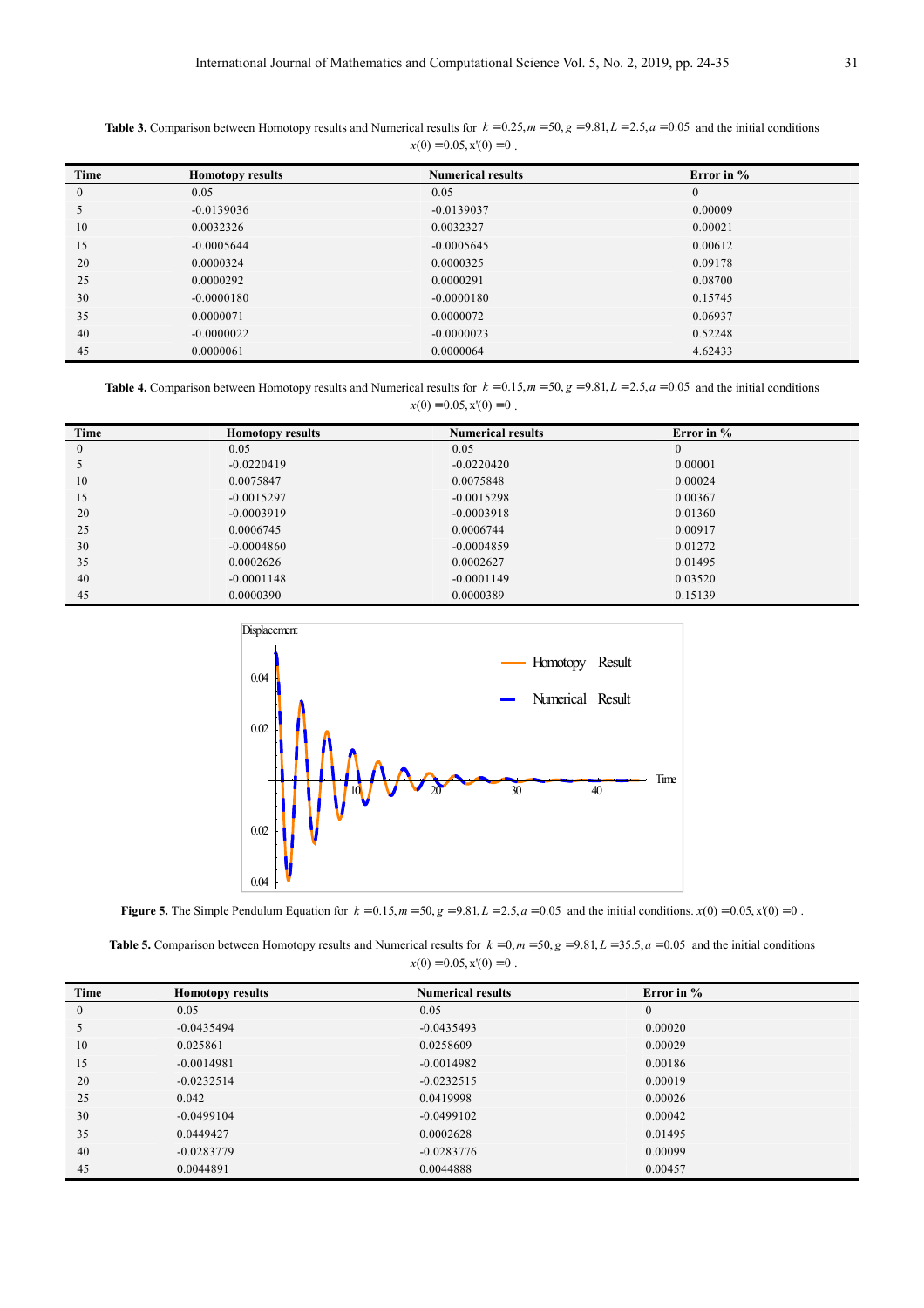

**Figure 6.** The Simple Pendulum Equation for  $k = 0, m = 50, g = 9.81, L = 35.5, a = 0.05$  and the initial conditions  $x(0) = 0.05, x'(0) = 0$ .

**Table 6.** Comparison between Homotopy results and Numerical results for  $k = 0, m = 50, g = 9.81, L = 25.5, a = 0.05$  and the initial conditions  $x(0) = 0.05, x'(0) = 0$ .

| Time          | <b>Homotopy results</b> | <b>Numerical results</b> | Error in $%$ |
|---------------|-------------------------|--------------------------|--------------|
| $\mathbf{0}$  | 0.05                    | 0.05                     | 0            |
| $\mathcal{D}$ | $-0.0499583$            | $-0.0499584$             | 0.00010      |
| 10            | 0.0498333               | 0.0498332                | 0.00018      |
| 15            | $-0.0496252$            | $-0.0496251$             | 0.00020      |
| 20            | 0.0493343               | 0.0493342                | 0.00033      |
| 25            | 0.0003382               | 0.0003383                | 0.00040      |
| 30            | 0.0485064               | 0.0485062                | 0.00057      |
| 35            | $-0.0479708$            | $-0.0479704$             | 0.00071      |
| 40            | 0.0473551               | 0.0473546                | 0.00095      |
| 45            | $-0.0466604$            | $-0.0466599$             | 0.00113      |



**Figure 7.** The Simple Pendulum Equation for  $k = 0, m = 50, g = 9.81, L = 25.5, a = 0.05$  and the initial conditions  $x(0) = 0.05, x'(0) = 0$ .

**Table 7.** Comparison between Homotopy results and Numerical results for  $k = 0$ ,  $m = 50$ ,  $g = 9.81$ ,  $L = 10.5$ ,  $a = 0.05$  and the initial conditions  $x(0) = 0.05, x'(0) = 0$ .

| Time          | <b>Homotopy results</b> | <b>Numerical results</b> | Error in %   |
|---------------|-------------------------|--------------------------|--------------|
| $\mathbf{0}$  | 0.05                    | 0.05                     | $\mathbf{0}$ |
| $\mathcal{D}$ | $-0.0335396$            | $-0.0335397$             | 0.00002      |
| 10            | $-0.0050067$            | $-0.0050065$             | 0.00243      |
| 15            | 0.0402558               | 0.0402556                | 0.00041      |
| 20            | $-0.0489977$            | $-0.0489976$             | 0.00015      |
| 25            | 0.0254784               | 0.0254785                | 0.00039      |
| 30            | 0.0148194               | 0.014819                 | 0.00206      |
| 35            | $-0.0453578$            | $-0.0453574$             | 0.00087      |
| 40            | 0.0460308               | 0.0460306                | 0.00055      |
| 45            | $-0.0163952$            | $-0.0163954$             | 0.00117      |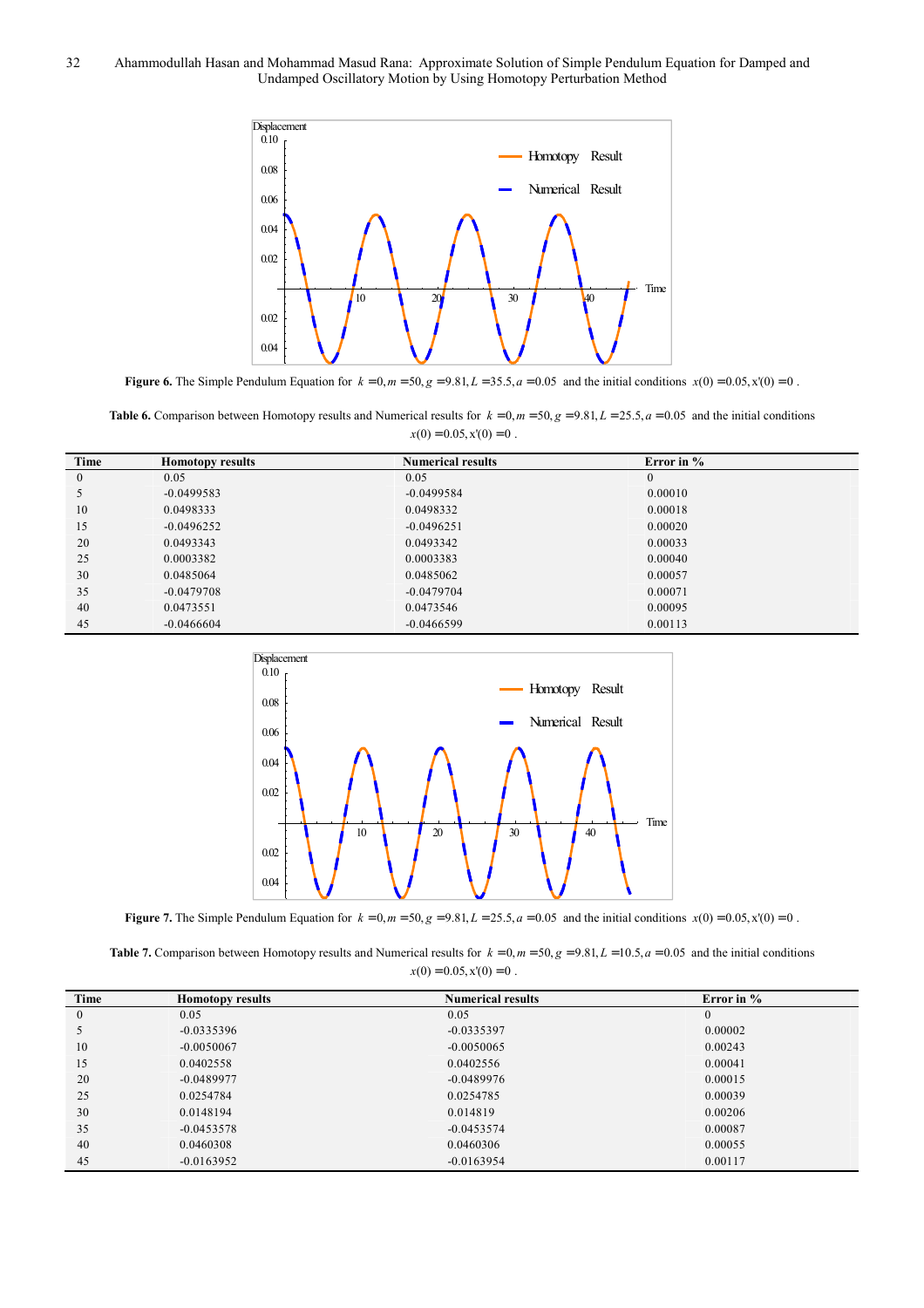

**Figure 8.** The Simple Pendulum Equation for  $k = 0, m = 50, g = 9.81, L = 10.5, a = 0.05$  and the initial conditions  $x(0) = 0.05, x'(0) = 0$ .



**Figure 9.** The Simple Pendulum Equation for  $k = 0, m = 50, g = 9.81, L = 5.5, a = 0.05$  and the initial conditions  $x(0) = 0.05, x'(0) = 0$ .

**Table 8.** Comparison between Homotopy results and Numerical results for  $k = 0, m = 50, g = 9.81, L = 5.5, a = 0.05$  and the initial conditions  $x(0) = 0.05, x'(0) = 0$ .

| Time         | <b>Homotopy results</b> | <b>Numerical results</b> | Error in %   |
|--------------|-------------------------|--------------------------|--------------|
| $\mathbf{0}$ | 0.05                    | 0.05                     | $\mathbf{0}$ |
|              | 0.0059749               | 0.0059747                | 0.00102      |
| 10           | $-0.0485724$            | $-0.0485723$             | 0.00011      |
| 15           | $-0.0175835$            | $-0.0175834$             | 0.00073      |
| 20           | 0.0443709               | 0.0443707                | 0.00027      |
| 25           | 0.0281876               | 0.0281874                | 0.00095      |
| 30           | $-0.0376353$            | $-0.0376351$             | 0.00058      |
| 35           | $-0.0371818$            | $-0.0371813$             | 0.00142      |
| 40           | 0.02875                 | 0.0287497                | 0.00094      |
| 45           | 0.0440524               | 0.0440515                | 0.00211      |

# **6. Conclusion**

In this study, the Homotopy perturbation method has been successfully used to solve the simple pendulum equation. The solution obtained by means of the Homotopy perturbation method is an infinite power series for appropriate initial condition, which can be intern, expressed in a closed form. The results obtained here has compared with the exact solutions and the results reported by using other method. All the figures show that the results of the present method are in excellent agreement with numerical solutions obtained by the Mathematica program. The HPM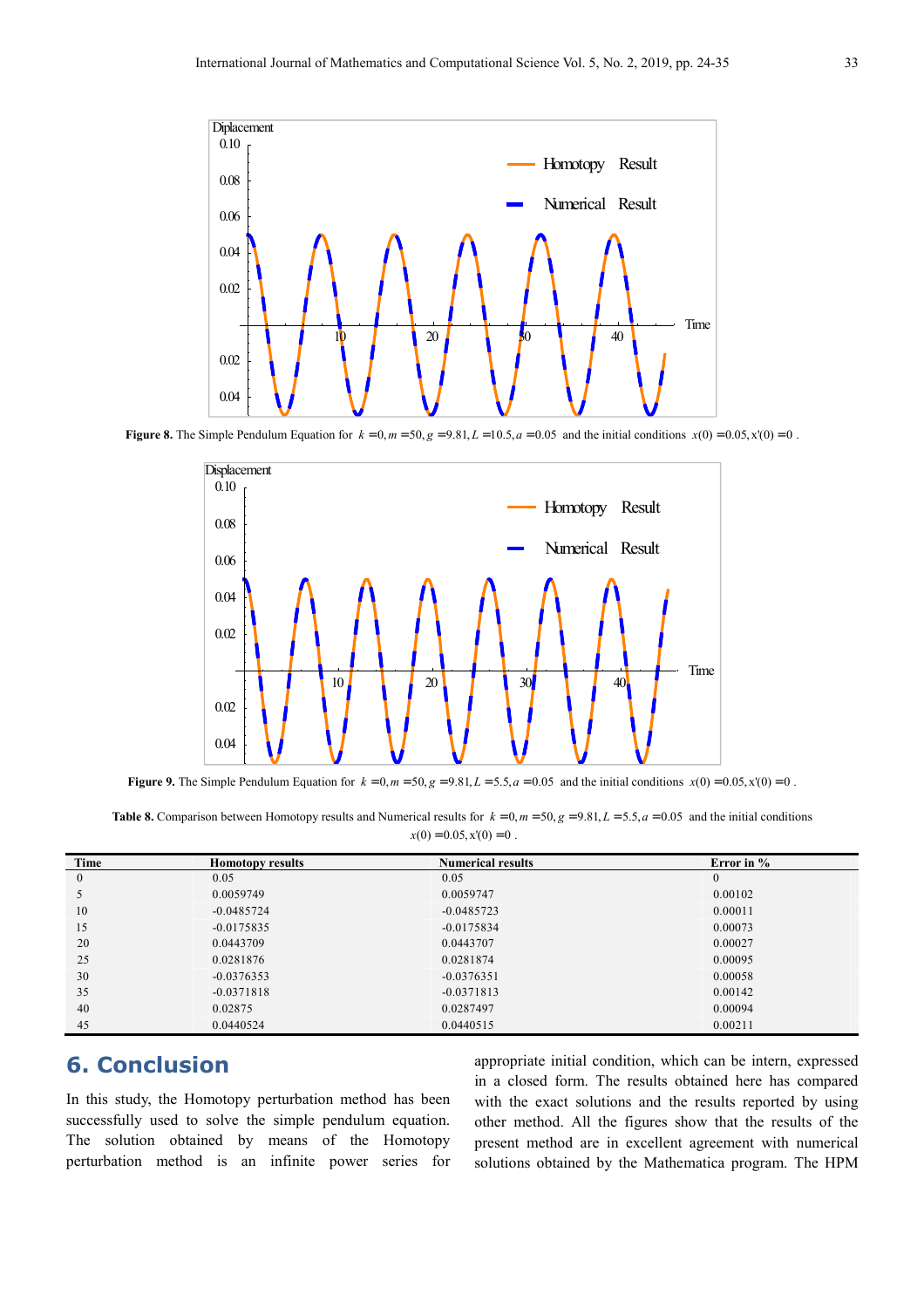has got many merits and much more advantages. Also the HPM does not require small parameters in the equation, so that the limitations of the traditional perturbation methods can be eliminated and also the calculations in the HPM are simple and straightforward. The reliability of the method and reduction in the size of computational domain give this method a wider applicability.

# **References**

- [1] A. Ghorbani and J. S. Nadjafi, "He's homotopy perturbation method for calculating Adomian's polynomials," Int. J. Nonlin. Sci. Numer. Simul., 8, No. 2, 229–332 (2007); https://doi.org/10.1515/IJNSNS.2007.8.2.229.
- [2] J. H. He, "Application of homotopy perturbation method to nonlinear wave equations" Journal of Chaos, Solitons & Fractals, Volume 26, Issue 3, November 2005, Pages 695-700; https://doi.org/10.1016/j.chaos.2005.03.006.
- [3] J. H. He, "Some asymptotic method for strongly", International Journal of Modern Physics, Vol. 20, No. 10 (2006); 1141–1199; https://www.researchgate.net/publication/228644456.
- [4] M. A. Noor and S. T. Mohyud-Din, "Modified variational iteration method for solving Fisher's equations", Journal of Applied Mathematics and Computing, Volume 31, pp. 295– 308, (2009), https://link.springer.com/article/10.1007/s12190- 008-0212-7.
- [5] M. A. Noor and S. T. Mohyud-Din, "Homotopy perturbation method for solving sixth-order boundary value problems", Computers & Mathematics with Applications Volume 55, pp. 2953-2972, (2008) https://doi.org/10.1016/j.camwa.2007.11.026.
- [6] M. A. Haji and K. Al-Khaled, "Analytic studies and numerical simulations of the generalized Boussinesq equation", Applied Mathematics and Computation, Vol. 191,, PP. 320-333, (2007), https://doi.org/10.1016/j.amc.2007.02.090.
- [7] M. A Noor, S. T. Mohyud-Din, " Homotopy Perturbation Method and Pade Approximants for Solving Flierl-Petviashivili Equation", Applications and Applied Mathematics: An International Journal, Vol. 3, No. 2, PP. 224- 234, (2008), https://www.pvamu.edu/aam/
- [8] J. H. He., "Homotopy perturbation technique", Computer Methods in Applied Mechanics and Engineering, Vol. 178, Pp. 257-262, (1999), https://doi.org/10.1016/S0045-7825 (99) 00018-3.
- [9] J. H. He., (2000a), "A coupling method of Homotopy technique and a perturbation technique for nonlinear problems", International Journal of Nonlinear Mechanics, 35, pp. 37-43.
- [10] J. H. He., (1999), "Homotopy perturbation technique computational methods", Applied Mechanics and Engineering 178, pp. 257-262.
- [11] J. H. He., (2000a), "A coupling method of homotopy technique and a perturbation technique for nonlinear problems", International Journal of Nonlinear Mechanics 35, pp. 37-43.
- [12] J. H. He., (2003a), "A simple perturbation approach to Blasius

equation", Applied Mathematics and Computation 140, pp. 217-222.

- [13] J. H. He., (2003b), "Homotopy Perturbation Method: A new nonlinear analytical technique", Applied Mathematics and Computation 135, pp. 73-79.
- [14] J. H. He., (2005), "Application of homotopy perturbation method to nonlinear wave equation", Chaos Solutions Fractals 26, pp. 295-300.
- [15] J. H. He., (2006). Homotopy perturbation method for solving boundary value problem. Physics Letters A 350, pp. 87-96.
- [16] Ganji DD and Rafei M (2006), "Solitary wave solutions for a generalisezed Hirota- Satsuma coupled Kdv equations by homotopy perturbation method", Physics Letters A 356, pp. 131-137.
- [17] Biazer JH and Ghazvini (2009), "He's homotopy perturbation method for solving systems of volterra integral equations", Chaos Solitons and Fractals 39, pp. 370-377.
- [18] Rafiq A, Hussain S, and Ahmed M (2009), "General homotopy method for Lane-Emden type differrential equations", International Journal of Applied Mathematics and Mechanics, 5 (3), pp. 75-83.
- [19] Abbasbandy S (2007), "Application of He's homotopy perturbation method to functional integral equations", Chasos Solitons and Fractals 31, pp. 1243-1247.
- [20] Wazwaz AM (2004), "The tanh method for travelling wave solutions of nonlinear equations", Applied Mathematics and Computation, 154, pp. 713–723.
- [21] Gupta, S., Singh, J. and Kumar, D. (2013): Applications of homotopy perturbation transform method for solving timedependent functional differential equations. International Journal of Nonlinear Science 16 (1), pp. 37–49.
- [22] Mehrabinezhad, M. and Saberi-Nadjafi, J. (2010): Application of He's homotopy perturbation method to linear programming problem, International Journal of Computer Mathematics 88 (2), pp. 341–347.
- [23] Chen, Z. and Jiang, W. (2011): Piecewise homotopy perturbation method for solving linear and nonlinear weakly singular VIE of second order. Applied Mathematics and Computation 217 (19), pp. 7790–7798.
- [24] Ghasemi, M., Tavassoli, M. and Babolian, E. (2007): Numerical solutions of the nonlinear Voltera-Fredholm integral equations by using homotopy perturbation method. Applied Mathematics and Computation 188, pp. 446–449.
- [25] Siddique, A. M., Mahmood, R. and Ghori, Q. K. (2006): homotopy perturbation method for thin film flow of a fourth grade fluid down an inclined plane. Physics Letters A 352 (4– 5), pp. 404–410.
- [26]  $\vert$  Ozis, T. and Yildirim, A. (2007b): Travelling wave solution of KdV equation using He homotopy perturbation method. International Journal of Nonlinear Science and Numerical Simulation 8, pp. 239–242.
- [27] Ozis, T. and Yildirim, A. (2007a): A comparative study of He's homotopy perturbationmethod for determining frequencyamplitude relation of a nonlinear oscillator with discontinuity. International Journal of Nonlinear Science and Numerical Simulation 8 (2), pp. 243–248.